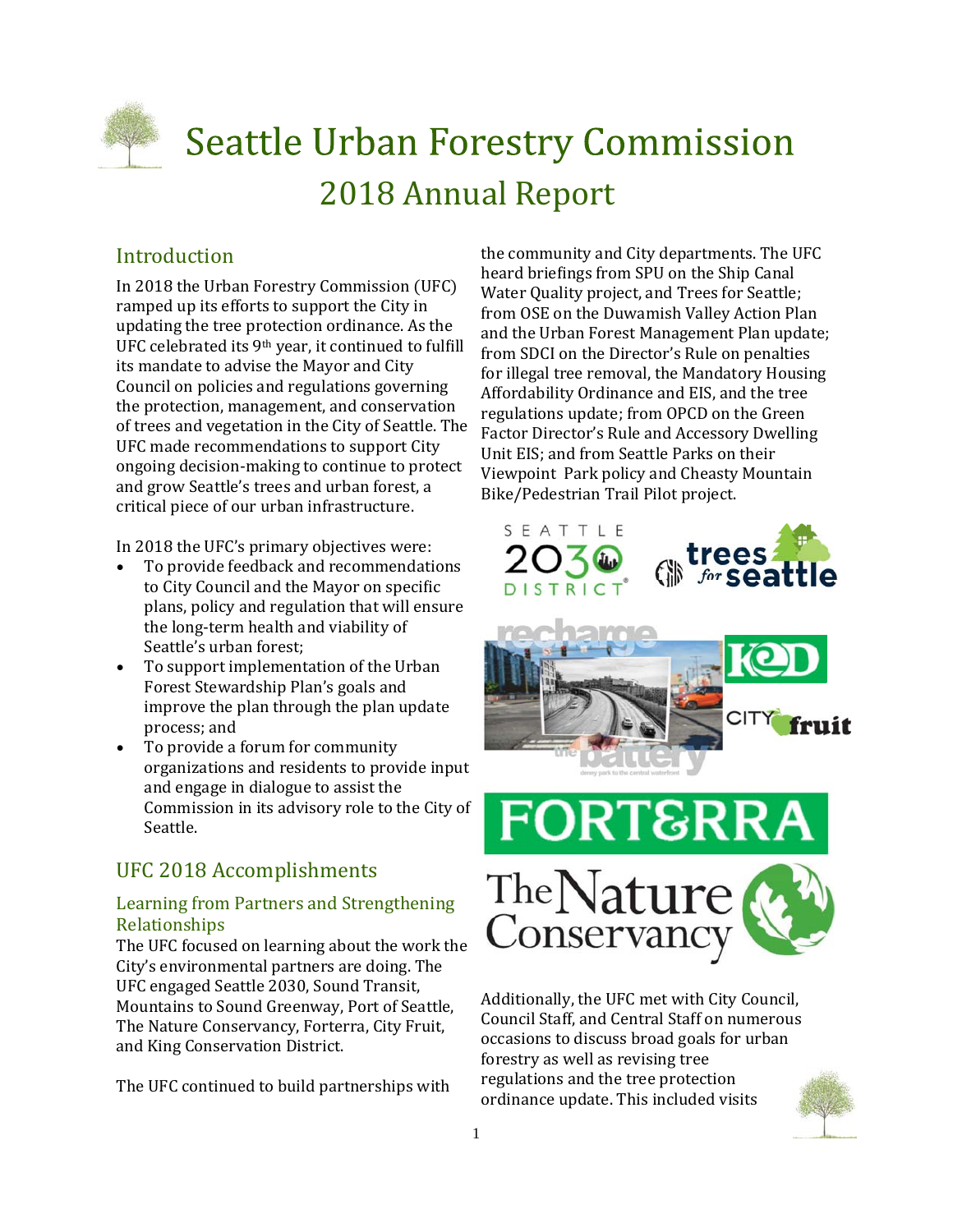

from Councilmembers Bagshaw, Herbold, and Johnson, as well as visits from their staff.

Community members visited with the UFC to talk about forest stewardship in Lawton Park; the findings on the Green Seattle Partnership's moss as a tool to measure pollution report; the community's plans for tree planting opportunities as part of the Battery Street tunnel closure project; Othello Square project's landscaping and tree planting plans; and efforts for an integrated mapping tool piloted by community groups at Discovery Park.



#### UFC Recommendations:

The UFC issued the following letters of recommendation:

#### Tree Regulations Update:

The UFC stressed the importance to finding ways to allow for flexible management of trees by property owners, while protecting trees and accomplishing the City's urban forestry goals. The UFC recommendations included: keeping protection of groves and exceptional trees; reinstating a policy of no-net-loss of tree canopy by exploring incentives for tree retention and deterrents for tree removal; establishing a fee-in

## **TREES FOR ALL**

**Becoming Better Stewards of Seattle's Urban Forest** 



-lieu program for tree replacement. maintenance, and tree protection enforcement; establishing a tree removal permit system to track and monitor tree loss and replacement; requiring canopy impact assessments for development sites; establishing a tree service provider registration/certification to cover all tree work done in Seattle: including environmental equity considerations; removing the exception from the tree protection code for small-lot single-family zones.; establishing financial guarantees to ensure tree survival; and including requirements to follow industry standards and best management practices for tree selection and care.

The effort to update the City's tree protection ordinance first proposed in 2009 is long overdue. After consultation with Council Members, Council Central, and City staff, the UFC provided numerous recommendations on this long-standing issue (the UFC has written position papers and letters of recommendation on this issue over the years). The UFC issued seven letters of recommendation to support Councilmember Johnson's efforts to update the tree protection ordinance:

- April 11 recommendation
- May 9 Trees for All proposal recommendation
- June 6 Comments to the May 11 Council Central Staff Memorandum
- **July 11 letter on Enforcement of SMC** 25.11.090 - Tree Replacement and Site **Restoration**
- August 31 comments to draft tree regulation update ORD D7 and the August 16 **Council Central Staff Memo**
- October 10 letter on adequately

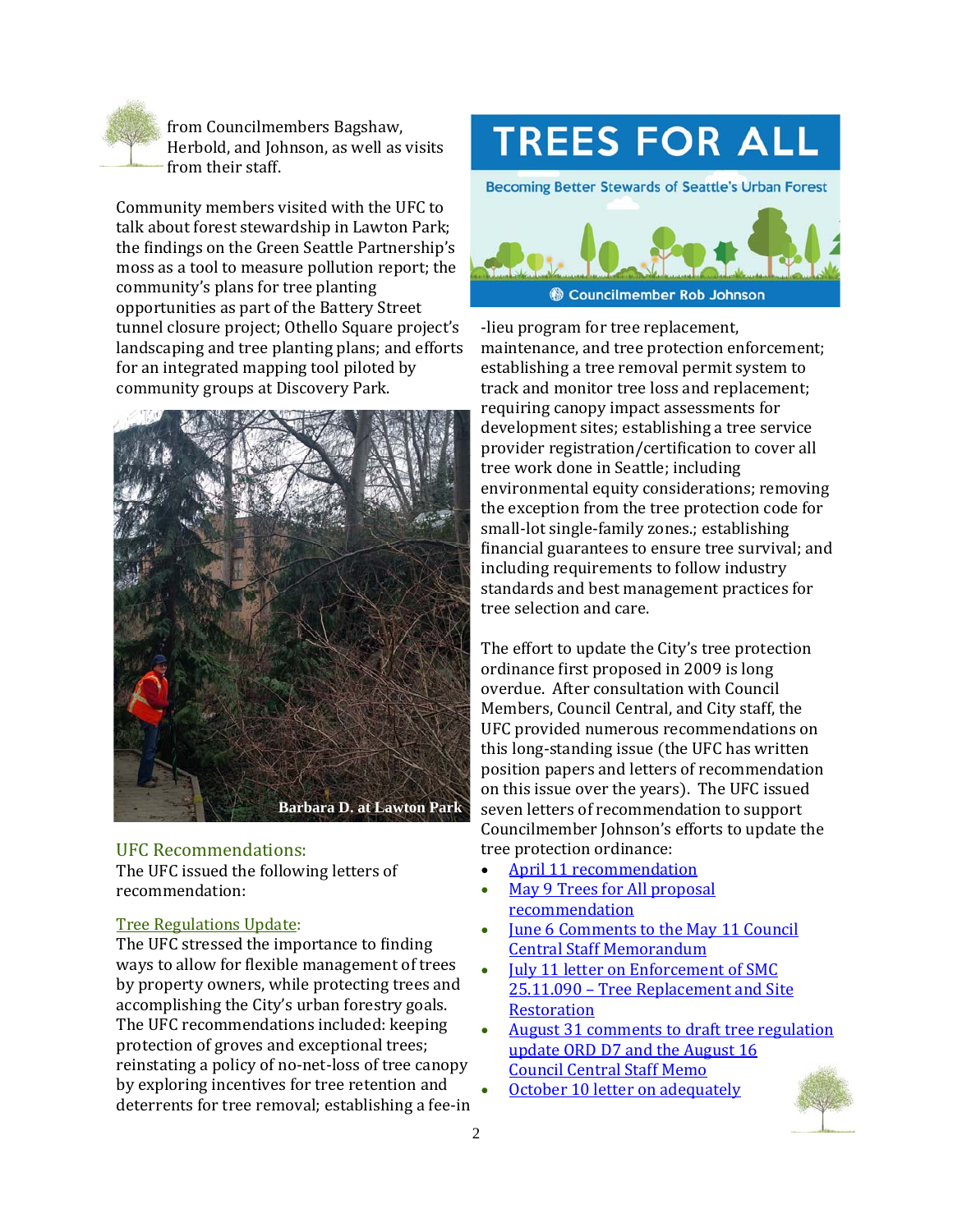

resourcing an updated proposed tree **ordinance** 

November 14 response to policy questions asked in the September 14 **Council Central Staff memo** 

#### SDCI's Draft Director's Rule 21-2017 on Calculating Tree Valuations and Civil Penalties for tree Protection Code Violations:

The UFC suggested that no discounting factors be applied, and the tree appraisal value of the most valuable tree species be used, unless the offender can prove otherwise. The UFC recommended adopting a simpler tree valuation and penalty calculation and stressed the importance of creating a comprehensive permit system for tree removal and a tree worker registry to better support Seattle's urban forestry goals.

#### Letter to Mr. Bruce Stotler:

The UFC thanked Mr. Stotler for his decision to sell his property to the City of Seattle so it can eventually be added to Schmitz Park.

#### SPU's Ship Canal Water Quality Program and 3rd Avenue Water Main project:

The UFC provided comments and recommendations for the planting plan for the projects. The UFC recommended using trees that mature with larger canopies while providing clearance to vehicles and utilities; providing greater diversity of tree species (including conifers where appropriate); ensuring that understory plants are appropriate for site conditions including durability, lowmaintenance, and provide habitat; and increasing the number of native plants at some of the planting sites. The UFC provided specific tree species recommendations.



#### Accessory Dwelling Units (ADU) Draft EIS:

The UFC expressed disagreement with the ADU-Draft EIS determination of no significant unavoidable adverse impacts to the tree canopy reduction. The ADU-Draft EIS underestimated tree canopy reduction. Stronger mitigation measures are needed to abate the biological, visual, and health impacts that the proposed zoning changes outlined in the ADU-Draft EIS are projected to have on the urban forest and tree canopy. Given the number of proposed cumulative impacts to tree canopy resulting from code changes related to development currently underway, the UFC recommended including stronger, more binding requirements to promote and improve tree coverage when ADUs are constructed.



#### Proposed Mandatory Housing Affordability (MHA) Ordinance and Green Factor:

The UFC recommended changes to Green Factor multipliers in the MHA Ordinance, as they relate to existing tree retention and tree planting, do not go far enough to promote the retention of the City's existing tree canopy or to increase tree canopy in the areas affected by the ordinance. The UFC recommended establishing a hierarchy within the multipliers to further encourage planting of medium/large trees and preservation of existing trees.

> **HOUSING AFFORDABILITY** AND LIVABILITY AGENDA

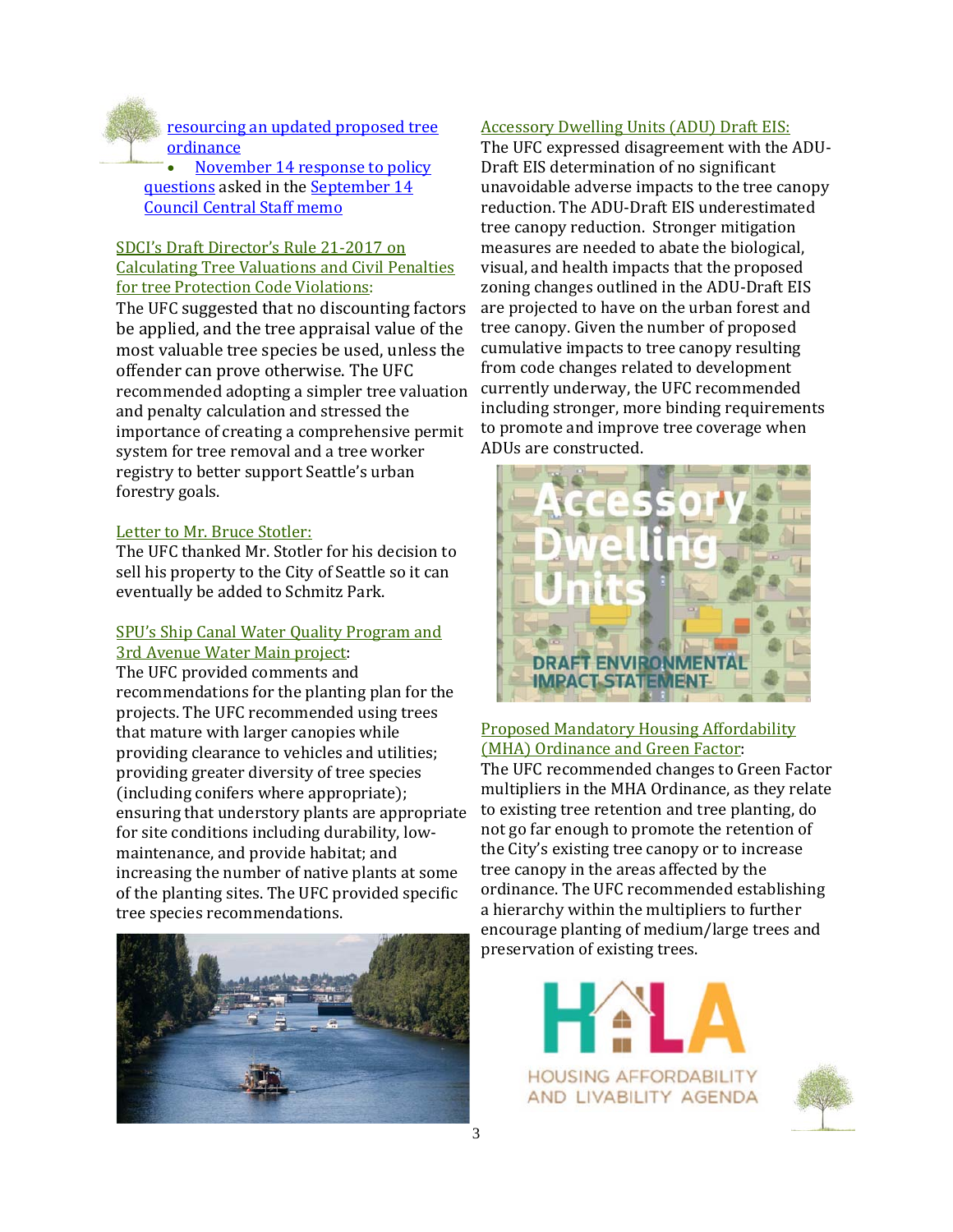

In order to mitigate for tree loss (especially conifers) in single family zones due to development the UFC

recommended focusing on the tree species and size at maturity to determine tree planting requirements for a site to encourage evergreens and the largest canopy tree as appropriate for the site's constraints, and increasing the points for medium/large trees and for preservation of trees at least six inches in diameter. Note: The UFC provided input in a 2017 letter related to the MHA Draft EIS.

#### Green Factor Director's Rule update:

The UFC provided technical input to the draft Green Factor Director's Rule sections about minimum soil volumes, irrigation, and structural include Environmental Justice, Public Health soil systems. The UFC also recommended finding ways to change the perception of trees being a disposable, short-term piece of landscape and assigning the highest valuation to preservation of high-value trees such as mature conifers with smaller trees receiving lower values as part of the Green Factor worksheet.



Urban Forestry Commission/Urban Forest Inter‐departmental Team Annual Meeting The Commission and the Urban Forest Inter-

departmental Team had their 8<sup>th</sup> annual meeting at Camp Long. The facilitated meeting focused on strengthening the partnership between the Urban Forestry Commission and the Urban Forest Inter-departmental Team in order to accomplish the goals of the 2013 Urban Forest Stewardship Plan (UFSP) and begin exploring opportunities for including public

health as a component of the 2019 Urban Forest Management plan update.



#### Commission Membership

The Commission expanded its membership to and Community/Neighborhood representatives. Seven new members joined the Urban Forestry Commission in 2018:

- \* Sandra Whiting—Position#2 (Urban Ecologist)
- \* Stuart Niven—Position #5 (Arborist)
- Michael Walton—Position #6 (Landscape Architect)
- \* Bonnie Lei-Position #10 (Get Engaged member)
- Whitman Bouton-Position #11 (Environmental Justice)
- Jessica Jones-Position #12 (Public Health), and
- Shari Selch-Position #13 (Community/ Neighborhood representative)

Weston Brinkley was elected Chair for 2019 with Sandra Whiting serving as Vice-Chair.

#### Conclusion

2018 was an eventful year for Seattle's urban forest. The UFC continues to work towards a long overdue update for the City's tree code and other associated policies. This effort has been on the top of the UFC's priority list since its inception in 2009. Huge strides were made in developing this policy with efforts from City staff, City Council and the public. The UFC looks forward to finally marshaling a new code across the finish line in 2019.